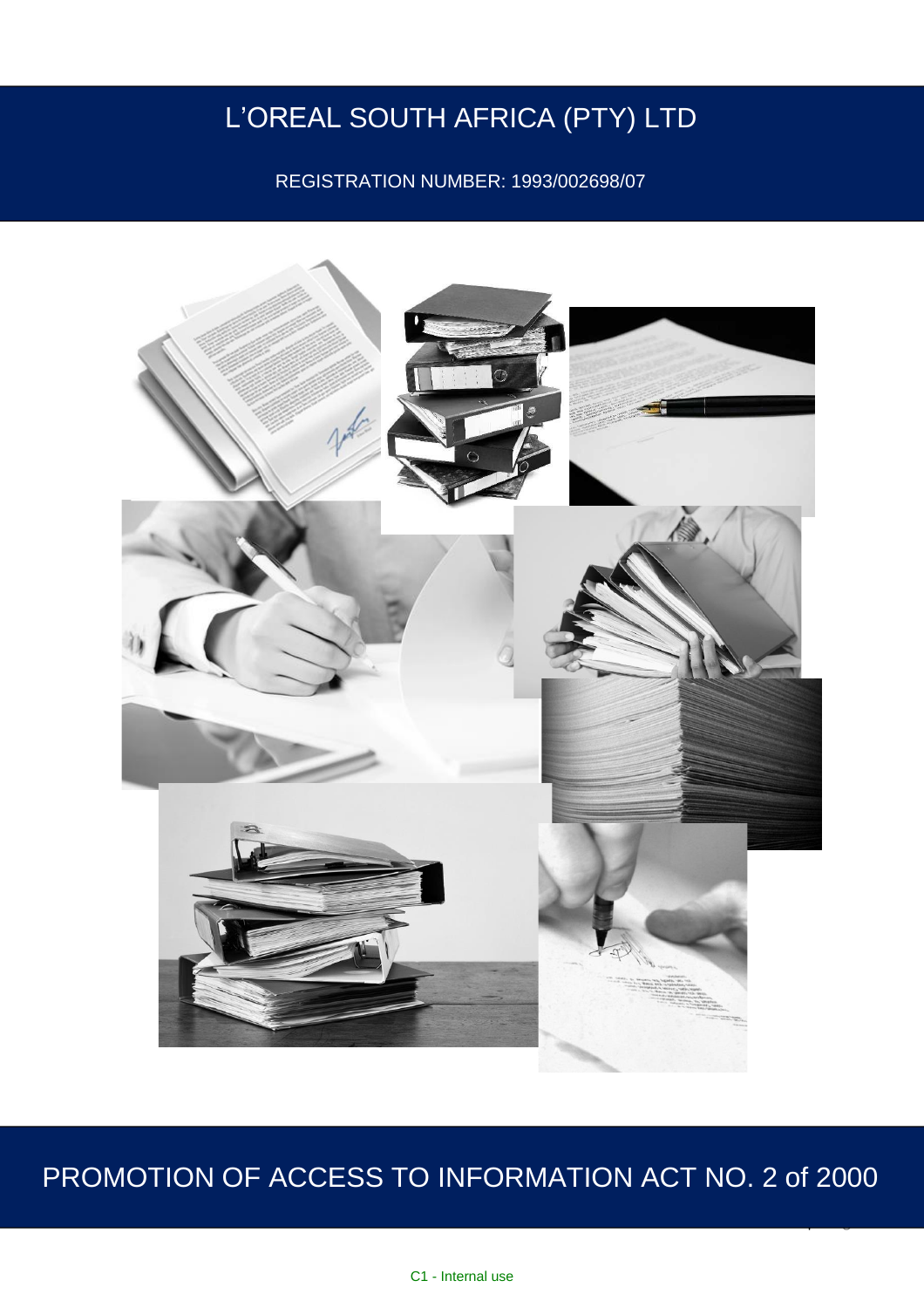# INDEX

| 1. Foreword             | Pg. 2  |
|-------------------------|--------|
| 2. Contact Person       | Pg. 3  |
| 3. HRC Guide            | Pg. 3  |
| 4. Automatic Disclosure | Pg. 4  |
| 5. Legislative Records  | Pg. 4  |
| 6. Access Requests      | Pg. 5  |
| 7. Forms                | Pg. 8  |
| 8. Fees                 | Pg. 12 |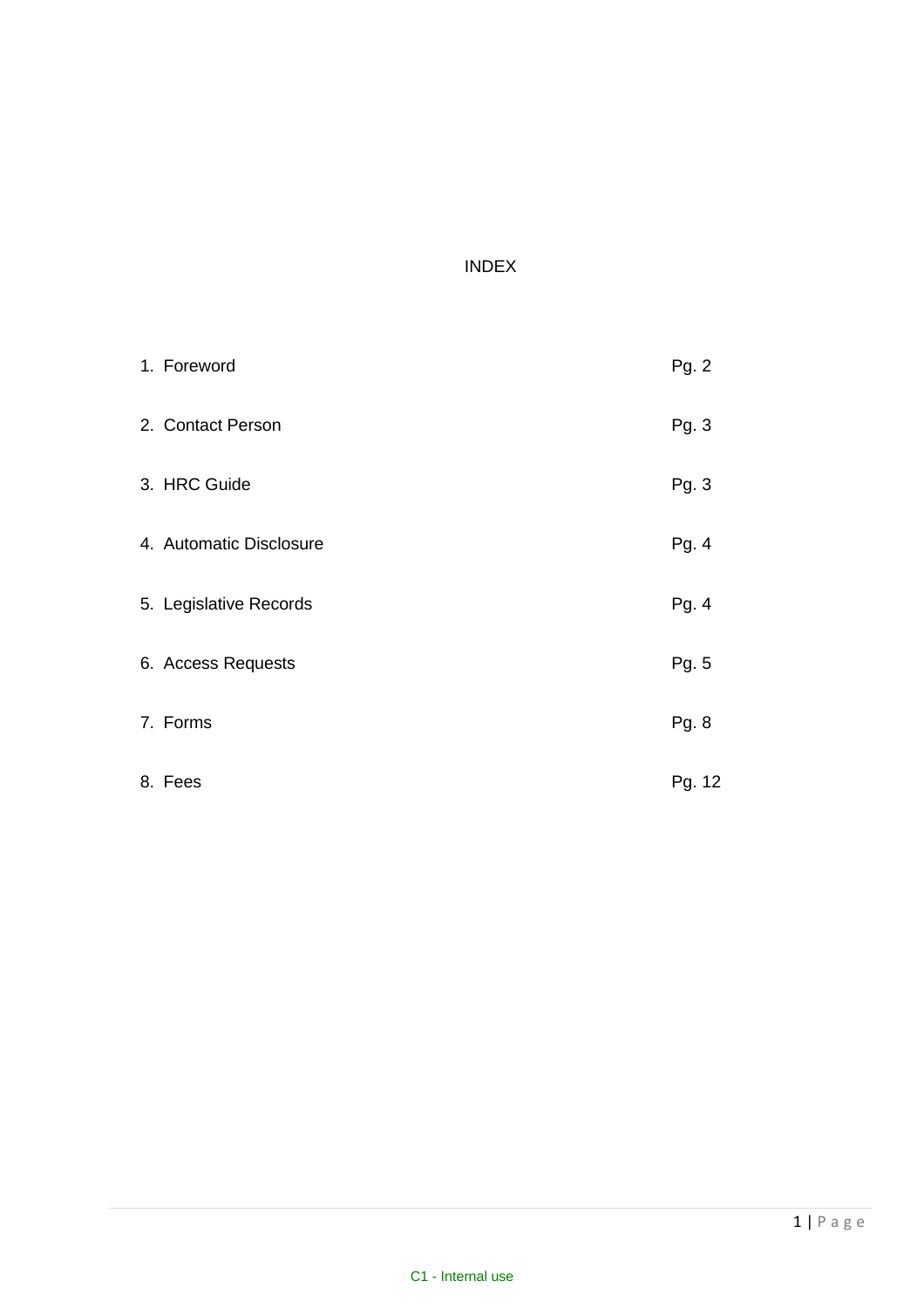#### FOREWORD

MANUAL OF L'OREAL SOUTH AFRICA (PTY) LTD Registration Number: 1993/002698/07

Prepared in accordance with Section 51 of the Promotion of Access to Information Act. No. 2 of 2000

#### INTRODUCTION

On 9 March 2001, the Promotion of Access to Information Act. No. 2 of 2000 ("the Act") became operative, giving effect to the section 32(2) Constitutional right of access to information. One of the main requirements specified in the Act, is the compilation of an information manual that provides information on both the types and categories of records held by a private body.

This document serves as the company's information manual and provides reference to the records held by the company and the process to request access to such records.

#### SCOPE OF THE MANUAL

Nature of Business: COSMETICS.

The scope of the manual is limited to the records held by L'OREAL SOUTH AFRICA (PTY) LTD

#### AVAILABILITY OF THE MANUAL

A copy of this manual is available to the public for inspection on the Company's website at <https://www.loreal.com/en/south-africa/> or on request from the designated contact person referred to in thismanual.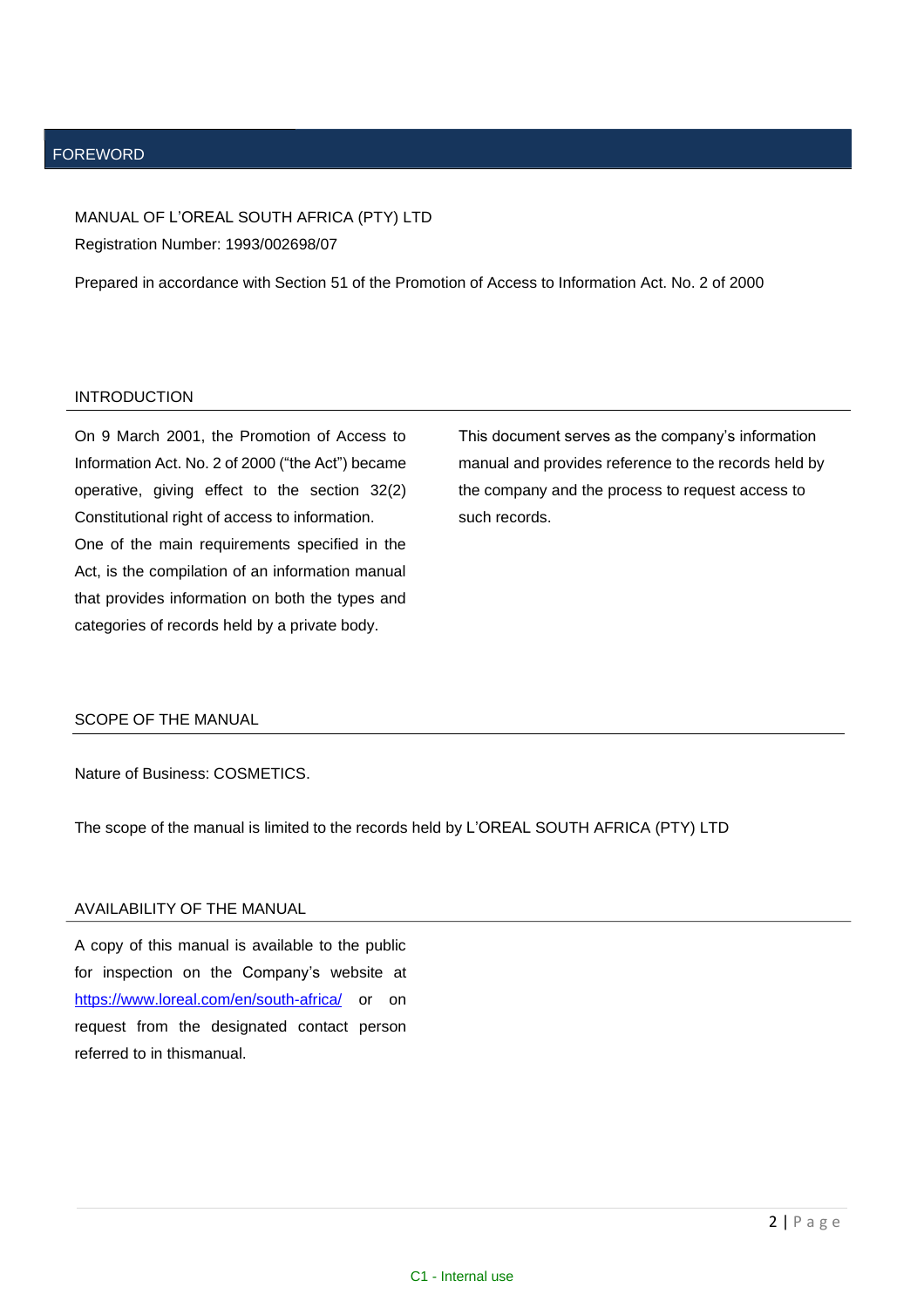# CONTACT DETAILS

Head of Business: Gilles Antoine

The responsibility for administration of, and compliance with the Act has been delegated to the Information Officer. Requests pursuant to the provisions of the Act should be directed as follows:

| Contact person   | Alan Buck                                                         |
|------------------|-------------------------------------------------------------------|
| Postal Address   | Woodmead Private Bag X2, Wendywood, 2144                          |
| Physical Address | Building 17, The Woodlands Office Park, Woodlands Drive, Woodmead |
| Phone number     | 011 286 0738                                                      |
| E-mail           | informationofficerza@loreal.com                                   |

# HRC GUIDE

# GUIDE FOR REQUESTERS ON HOW TO USE THE ACT

| A Guide has been compiled in terms of Section        |                          |                        |
|------------------------------------------------------|--------------------------|------------------------|
| 10 of the Act by the Human Rights Commission.        | Kindly direct queries to |                        |
| It contains information to assist a person wishing   |                          |                        |
| to exercise a right, in terms of the Act. The Guide  | Postal Address:          | Private Bag 2700       |
| is available for inspection, inter alia, as follows: |                          | Houghton 2041          |
|                                                      |                          |                        |
| The South African Human Rights Commission            | Phone number:            | 011 877 3600           |
| Access to Information Unit                           |                          |                        |
| Braampark Forum 3, 33 Hoofd Street                   | Fax number:              | 011 403 0625           |
| <b>Braamfontein</b>                                  | E-mail:                  | lidlamini@sahrc.org.za |

Website : [www.sahrc.org.za](http://www.sahrc.org.za/)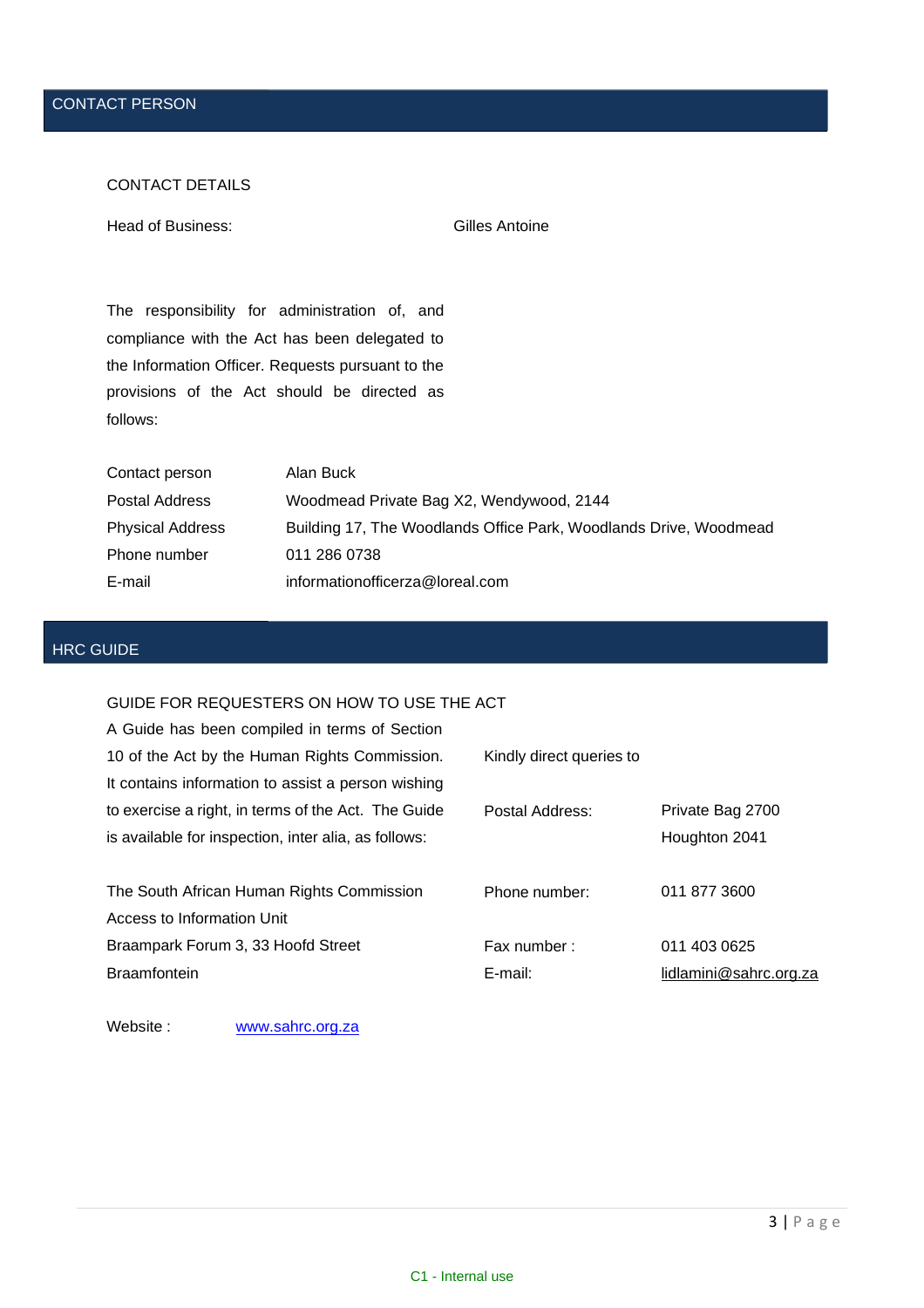# AUTOMATIC DISCLOSURE

Brochures/Pamphlets Posters Marketing & Promotional Material

# LEGISLATIVE RECORDS

### RECORDS HELD IN ACCORDANCE WITH LEGISLATION

Records are held in accordance with the following legislation:

- Companies Act 1973
- Companies Act 2008 (Act No. 71 of 2008)
- Compensation for Occupational Injuries and Diseases Act, 1993
- Consumer Protection Act, 2008
- \* Income Tax Act, 1962
- Skills Development Act, 1998
- Skills Development Levies Act, 1999
- Trade Marks Act, 1993
- Unemployment Insurance Act, 2001
- Unemployment Insurance Contributions Act, 2002
- Value-Added Tax Act, 1991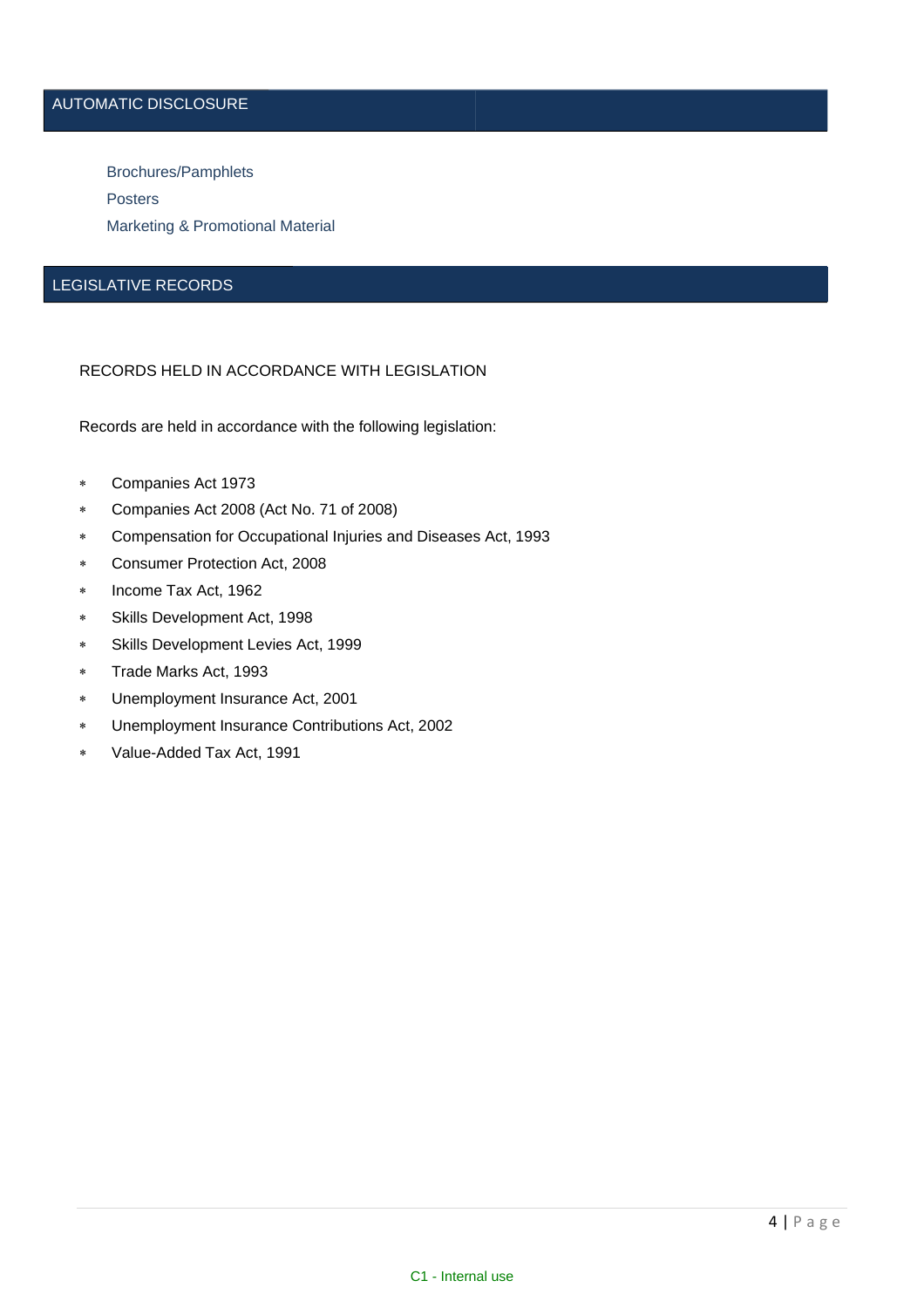#### ACCESS REQUEST PROCEDURE

*and Chapter 4 of the Act.* It is important to note that the successful completion and submission of an access request form does not *automatically allow the requester access to the requested record. An application to access to a record is* subject to certain limitations if the requested record falls within a certain category as specified with Part 3

#### COMPLETION OF ACCESS REQUEST FORM

In order to facilitate a timely response to requests for access, all requesters should take note of the following when completing the Access Request Form:

- The Access Request Form must be completed
- Proof of identity is required to authenticate the identity of the requester. Therefore in addition to the access form, requestors will be required to supply a copy of their identification document.
- \* Complete the form in BLOCK LETTERS and answer every question.
- \* If a question does not apply state N/A in response to that question
- \* If there is nothing to disclose in reply to a particular question state "nil" in response to that question.
- \* If there is insufficient space on a printed form, additional information may be provided on an attached folio
- When the use of an attached folio is required, precede each answer with the applicable title.

### SUBMISSION OF ACCESS REQUEST FORM

The complete Access Request Form together with a copy of the identity document must be submitted either via post, e-mail or fax and must be addressed to the contact person as indicated above.

This fee is not applicable to personal requesters referring to any person seeking to access records that contain their personal information

An initial, request fee of R57.00 (including VAT) is payable on submission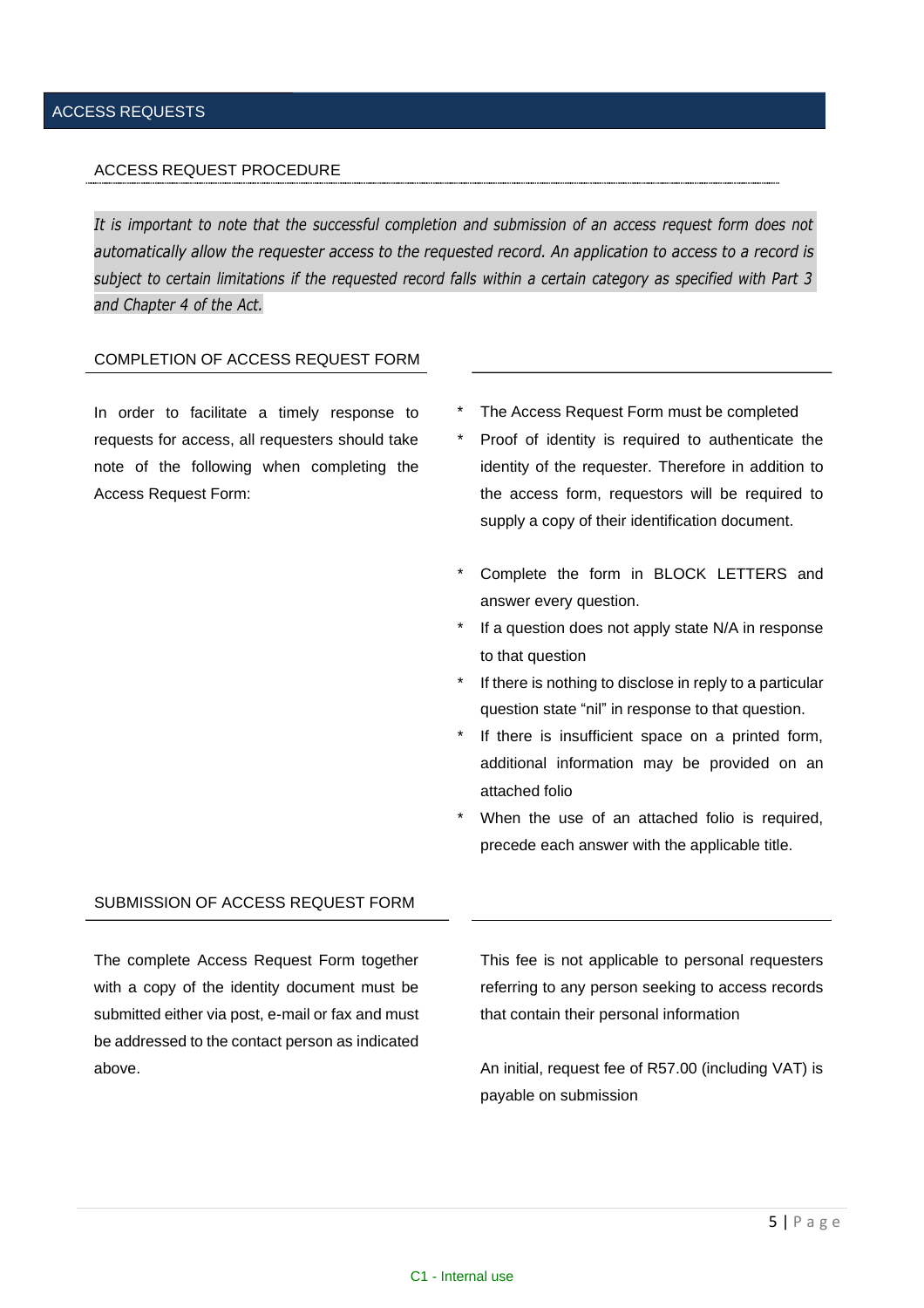Payment details can be obtained from the contact person as indicated above and can be made either via a direct deposit, by bank guaranteed cheque or by postal order. Proof of payment must be supplied

The access fee must be paid prior to access being given to the requested record.

If the request for access is successful an access fee may be required for the search, reproduction and/or preparation of the record(s) and will be calculated based on the Prescribed Fees. If a deposit has been paid in respect of a request for access which is refused then the information

officer must refund the deposit to the requestor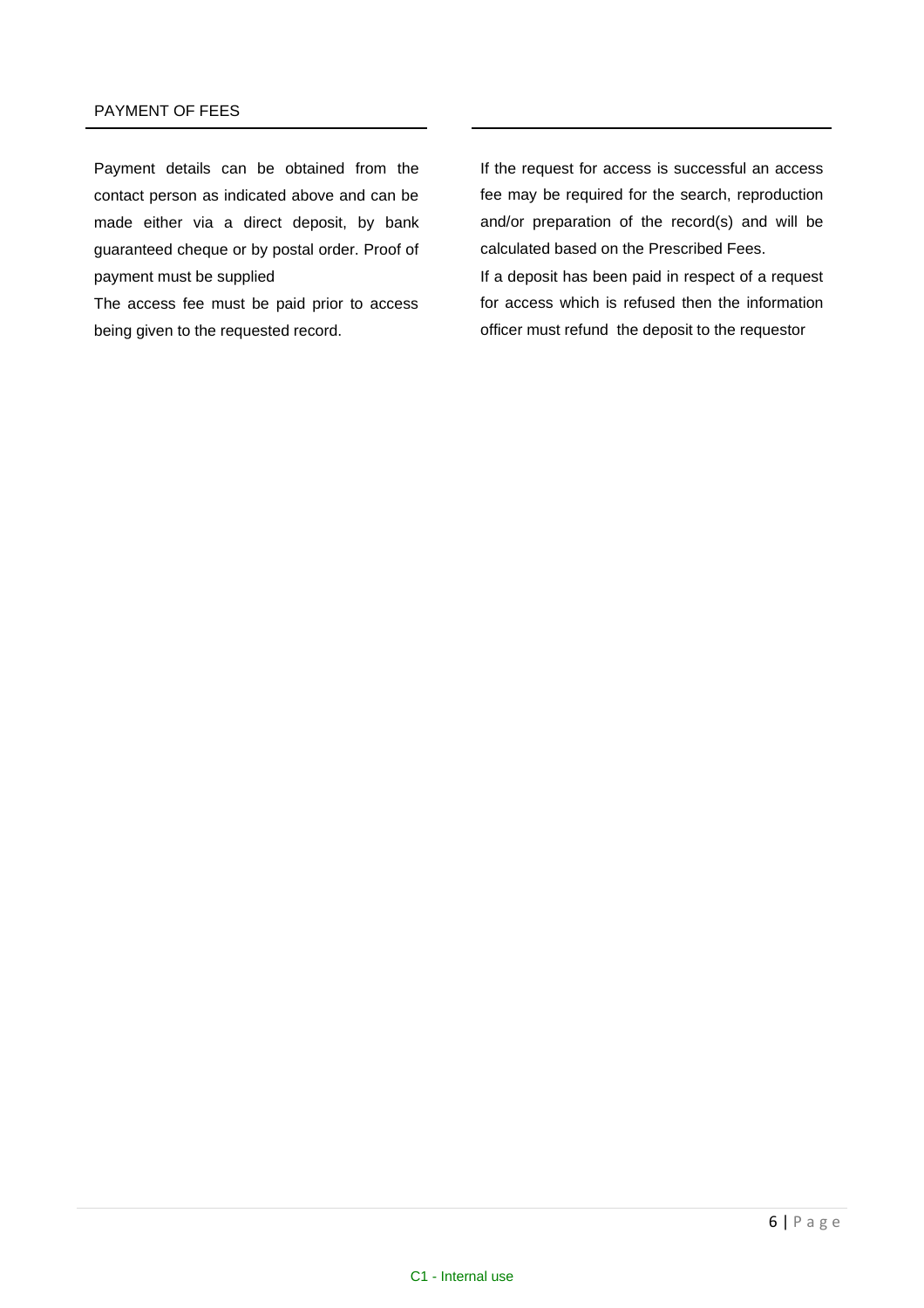#### ACCESS REQUEST PROCEDURE

#### NOTIFICATION

The company will within 30 days of receipt of the request decide whether to grant or decline the request and give notice with reasons to that effect.

The 30 day period within which the company has to decide whether to grant or refuse the request, may be extended for a further period of not more than thirty days, if the request is for a large volume of information and the information cannot be reasonably obtained within the original 30 day period. The company will notify the requester in writing should an extension be sought.

# GROUNDS FOR REFUSAL OF ACCESS TO RECORDS

The main grounds for refusal of a request for information are:

- Mandatory protection of the privacy of a third party who is natural person, which would involve the unreasonable disclosure of personal information of that natural person.
- Mandatory protection of the commercial information of a third party, if the record contains
	- Trade secrets of that party
	- Financial, commercial, scientific or technical information which disclosure could likely cause harm to the financial or commercial interests of that party
	- Information disclosed in confidence by a third party to the company if the disclosure could put that third party to a disadvantage in negotiations or commercial competition
- Mandatory protection of confidential information of third parties if it is protected in terms of any agreement
- Mandatory protection of the safety of individuals and the protection of property.
- Mandatory protection of records which could be regarded as privileged in legal proceedings.
- The Commercial Activities of the company which may include:
	- Trade secrets of the company
	- Financial, commercial, scientific or technical information which disclosure could likely cause harm to the financial or commercial interests of the company.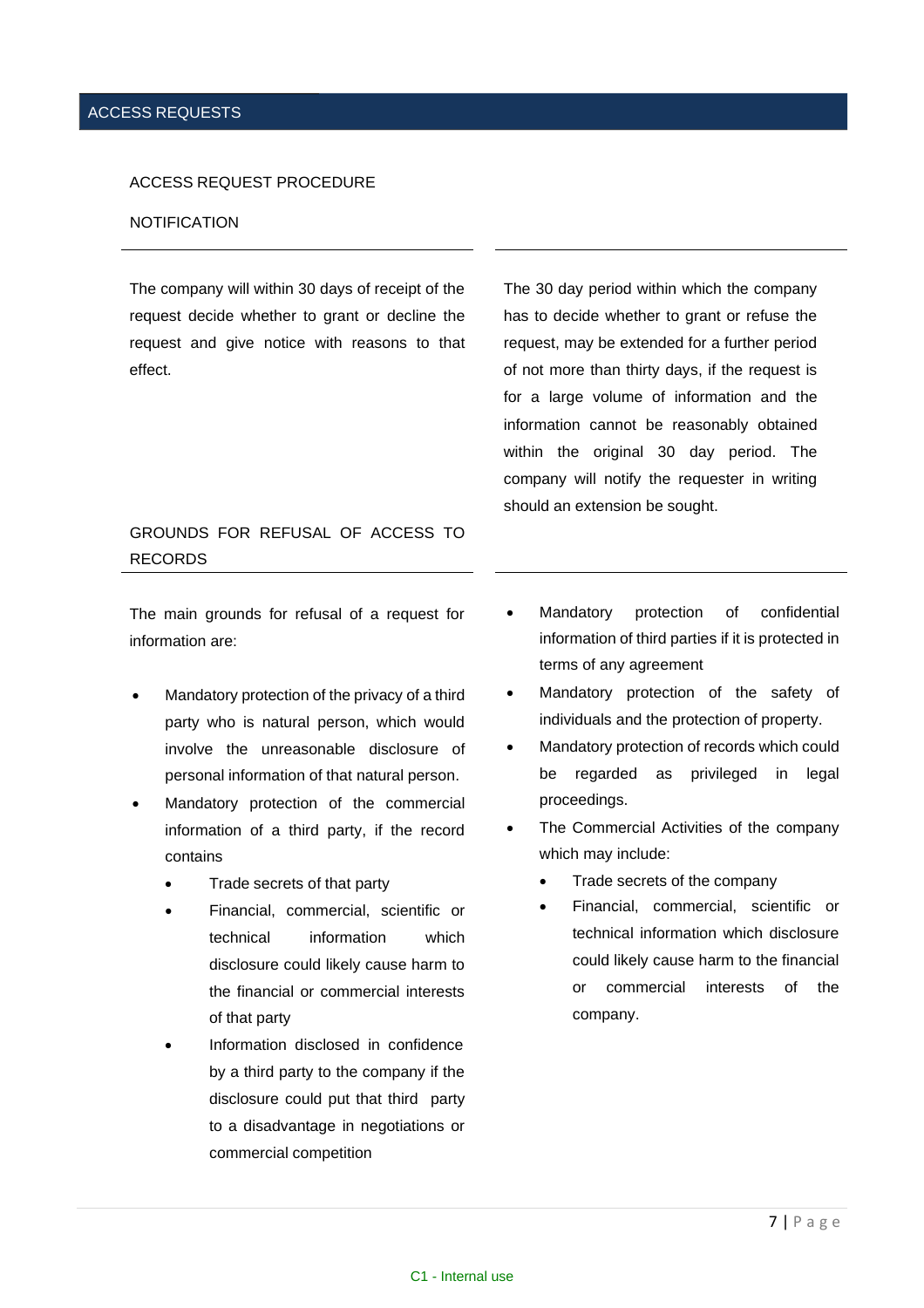# FORMS

### ACCESS REQUEST FORM

(Section 53(1) of the Promotion of Access of Information Act, 2000 (Act No 2 of 2000)

[Regulation 10]

Particulars of Private Body

Requests can be submitted either via post, e-mail or fax and should be addressed to the relevant contact person as indicated below:

| Contact person | Alan Buck                                                                          |
|----------------|------------------------------------------------------------------------------------|
| Postal Address | Woodmead Private Bag X2, Wendywood, 2144                                           |
|                | Physical Address Building 17, The Woodlands Office Park, Woodlands Drive, Woodmead |
| Phone number   | 011 286 0700                                                                       |
| E-mail         | Alan.buck@loreal.com                                                               |

Particulars of person requesting access to the record

- *(a) The particulars of the person who requests access to the record must be given below*
- *(b) The address and/or fax number in the Republic to which the information is to be sent must be given*
- *(c) Proof of capacity in which request is made, if applicable, must be attached.*

Full names and surname :

| Identity number  |  |
|------------------|--|
| Postal address   |  |
| Fax number       |  |
| Telephone number |  |
| E-mail address   |  |

Capacity in which request is made, when made on behalf of another person: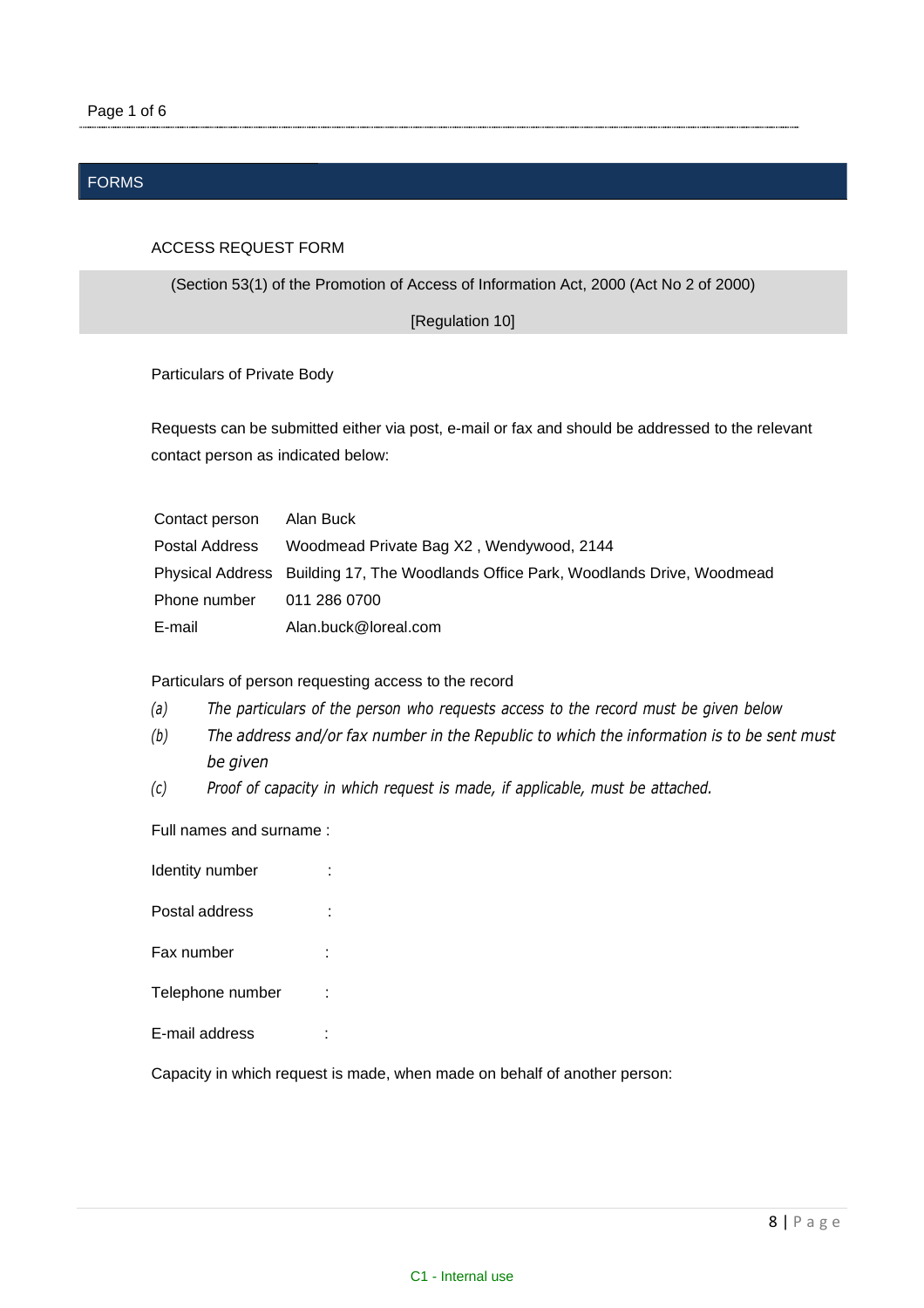Particulars of person requesting access to the record (if a legal entity)

- *(a) The particulars of the entity who requests access to the record must be given below*
- *(b) The address and/or fax number in the Republic to which the information is to be sent must be given*
- *(c) Proof of capacity in which request is made, if applicable, must be attached.*

Name of entity

Registration number :

Postal address :

Fax number :

Telephone number :

E-mail address :

Particulars of person on whose behalf request is made

This section must ONLY be completed if a request for information is made on behalf of another person

Full names and surname:

Identity number:

Particulars of record

- *(a) Provide full particulars of the record to which access is requested, including the reference number if it is known to you, to enable the record to be requested*
- *(b) If the provide space is inadequate, please use a separate folio and attach it to this form. Please sign additional folios.*

Description of record of relevant part of the record:

Reference number (if available):

Any further particulars of record: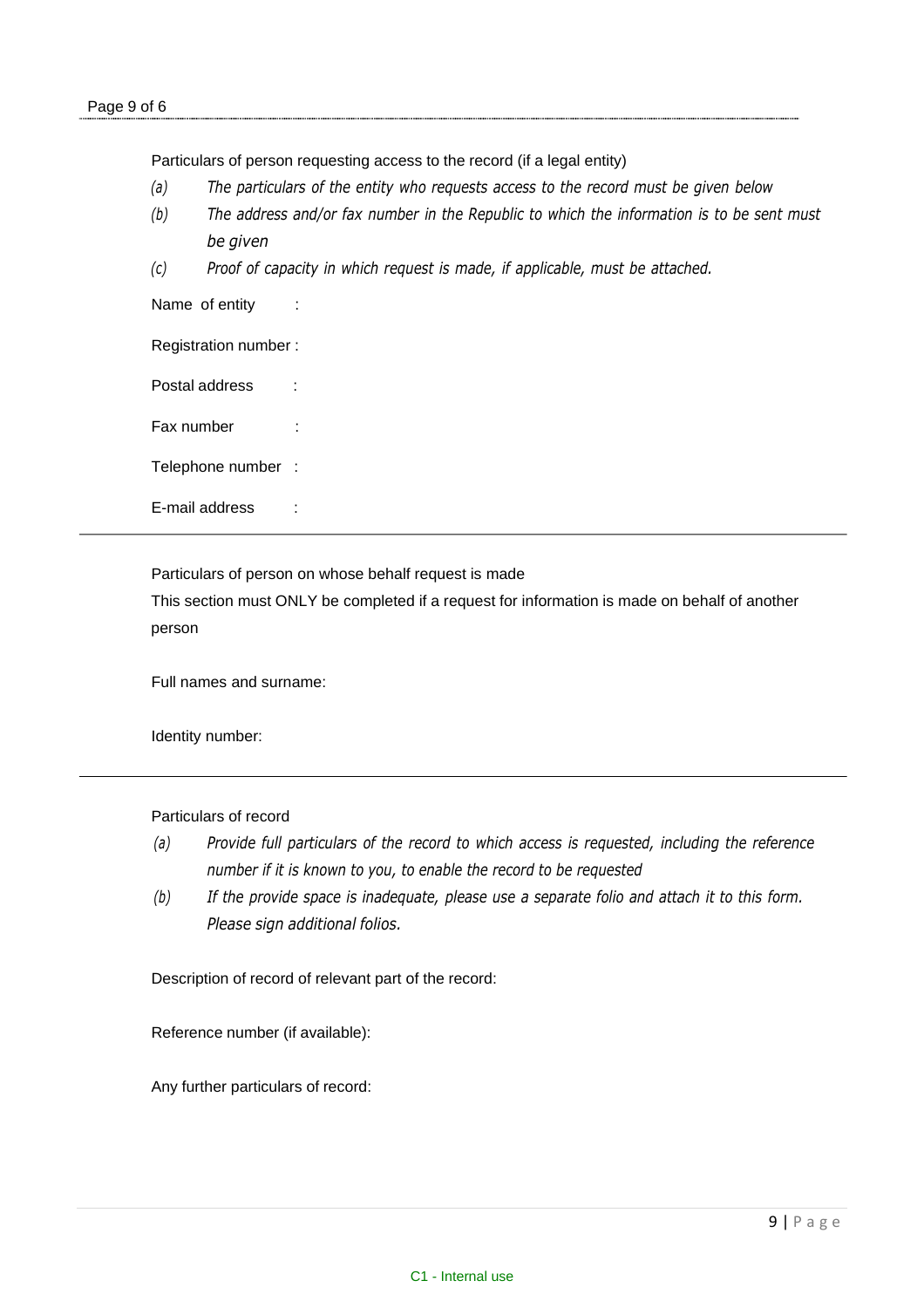# FEES

- *(a) A request for access to a record, other than a record containing personal information about yourself will be processed only after a request fee has been paid*
- *(b) You will be notified of the amount to be paid as the request fee*
- (c) The fee payable for access to a record depends on the form in which access is required and the *reasonable time required to search for and prepare a record*
- *(d) If you qualify for exemption of the payment of any fee, please state the reason for exemption*

Reason for exemption of payment of fees:

# FORM OF ACCESS TO RECORD

Form in which record is required

Mark the appropriate box with an X

# *NOTES*

- *(a) Compliance with your request in the specified form may depend on the form in which the record is available*
- *(b) Access in the form requested may be refused under certain circumstances. In such a case you will be informed whether access will be granted in another form.*
- (c) The fee payable for access to the record, if any, will be determined partly by the form in which *access is requested.*

| Copy of record                      | Inspection of record     |                                                                                                                                                                                                                                                                                                                                                                                                 |
|-------------------------------------|--------------------------|-------------------------------------------------------------------------------------------------------------------------------------------------------------------------------------------------------------------------------------------------------------------------------------------------------------------------------------------------------------------------------------------------|
|                                     |                          |                                                                                                                                                                                                                                                                                                                                                                                                 |
| If record consists of visual images |                          |                                                                                                                                                                                                                                                                                                                                                                                                 |
| View the images                     | Copy of the images       | Transcription of the                                                                                                                                                                                                                                                                                                                                                                            |
|                                     |                          | images                                                                                                                                                                                                                                                                                                                                                                                          |
|                                     |                          |                                                                                                                                                                                                                                                                                                                                                                                                 |
| Listen to the                       | Transcription of         |                                                                                                                                                                                                                                                                                                                                                                                                 |
| soundtrack (audio)                  | soundtrack               |                                                                                                                                                                                                                                                                                                                                                                                                 |
|                                     |                          |                                                                                                                                                                                                                                                                                                                                                                                                 |
|                                     |                          |                                                                                                                                                                                                                                                                                                                                                                                                 |
|                                     |                          |                                                                                                                                                                                                                                                                                                                                                                                                 |
|                                     |                          |                                                                                                                                                                                                                                                                                                                                                                                                 |
| Printed copy of record              | Printed copy of          | the copy of                                                                                                                                                                                                                                                                                                                                                                                     |
|                                     | information derived from | transcription to                                                                                                                                                                                                                                                                                                                                                                                |
|                                     | the record               | be posted to                                                                                                                                                                                                                                                                                                                                                                                    |
|                                     |                          | you? Postage                                                                                                                                                                                                                                                                                                                                                                                    |
|                                     |                          | is payable<br>Yes<br>Nο                                                                                                                                                                                                                                                                                                                                                                         |
|                                     |                          | If the record is in written or printed form<br>If the record consists of recorded information that can be reproduced in sound:<br>If the record is held on computer or in an electronic or machine-readable form<br>(this includes photographs, slides, video recordings, computer generated images, sketches etc.)<br>If you requested a copy or transcription of a record (above) do you wish |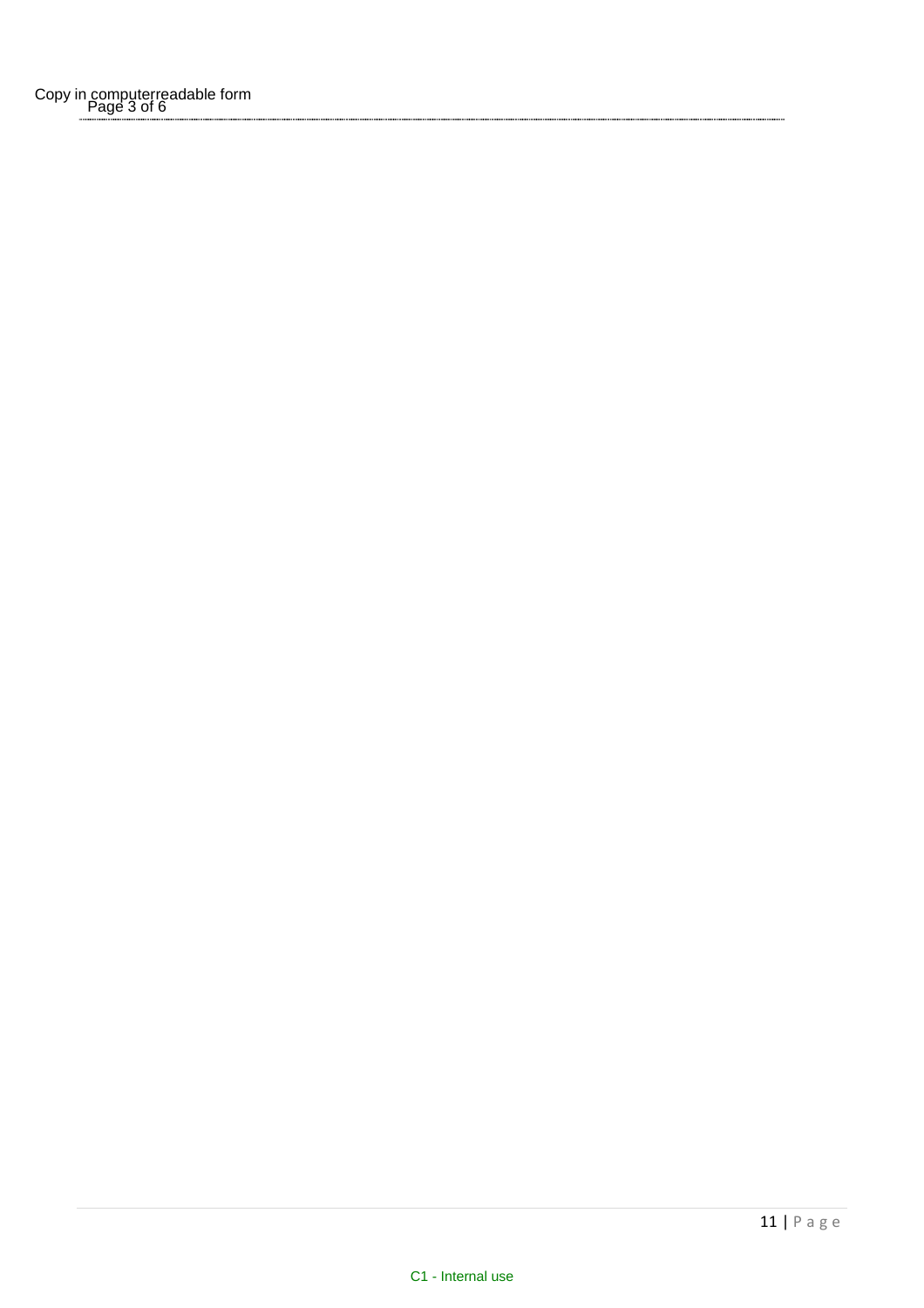Note that if the record is not available in the language you prefer, access may be granted in the language in which the record is available.

In which language would you prefer the record:

In the event of a disability

*If you are prevented by a disability from reading, viewing or listening to the record in the form of access* provided for in 1 to 4 above, state your disability and indicate in the form in which the record is required

Disability: Form in which record is required:

# PARTICULARS OF RIGHT TO BE EXERCISED OR PROTECTED

If the space provided is inadequate, please continue on a separate folio and attach it to this form. The *requester must sign all folios*

- 1. Indicate the right to be exercised or protected:
- 2. Explain why the record requested is required for the exercise or protection of the aforementioned right:

### NOTICE OF DECISION REGARDING REQUEST FOR ACCESS

You will be notified in writing whether your request has been approved or denied. If you wish to be informed *in another manner, please specify the manner and provide the necessary particulars to enable compliance with your request.*

How would you prefer to be informed of the decision regarding your request for access to the record?

Signed at ……………………………………………………………………… day of …………………………………………………………… 20 .....

SIGNATURE OF REQUESTER/PERSON ON WHOSE BEHALF REQUEST IS MADE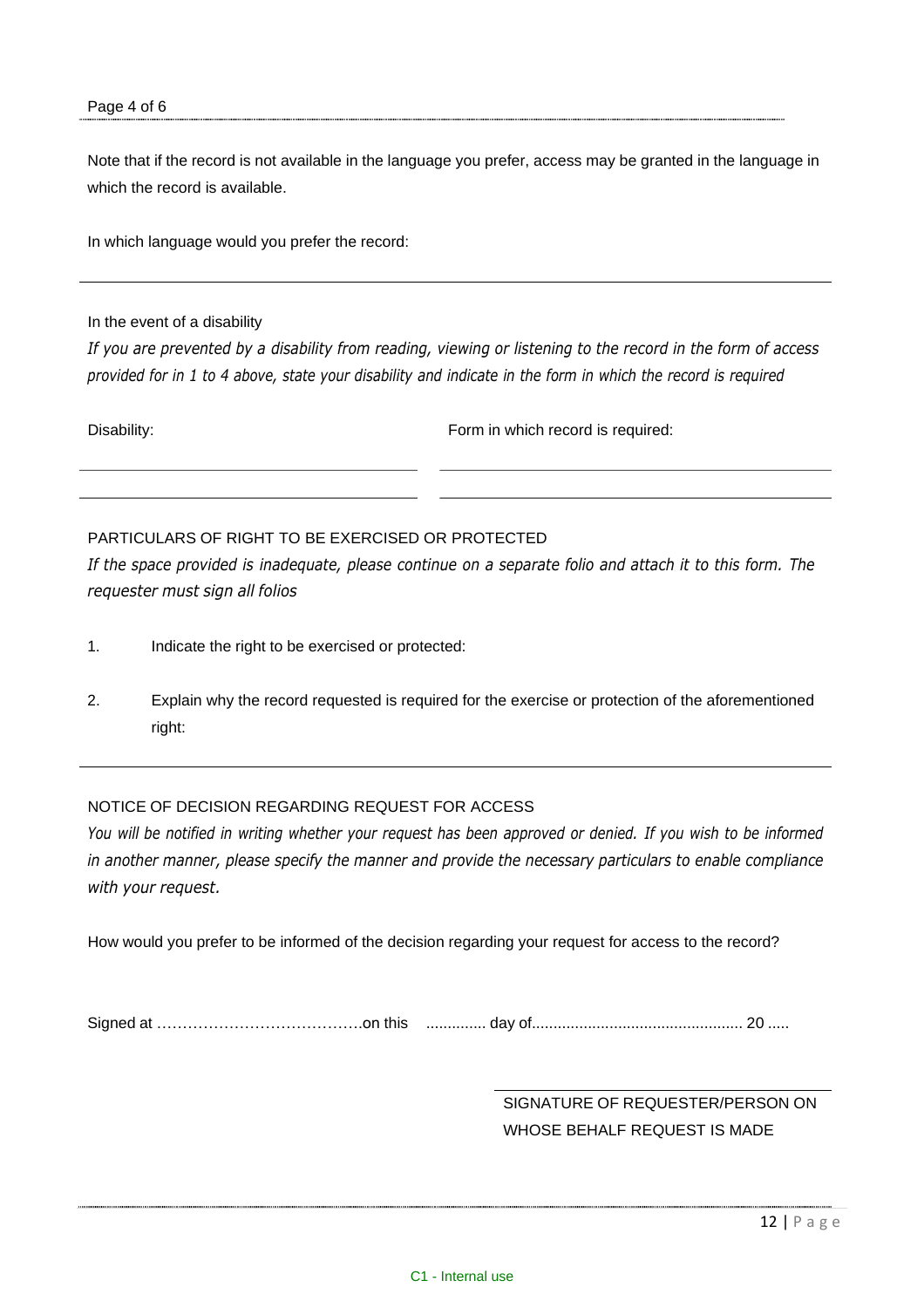- 
- 
- 3. Sign additional folios completed 3. Copy of Identity Document

# YOU MUST SEND WITH THIS APPLICATION

- 1. Complete all necessary spaces 1. The request fee (if not personal requester)
- 2. Sign the access request form 2. Any additional folios completed
	-

# FEES

# PRESCRIBED FEES

(Section 54(7) of the Promotion of Access to Information Act, 2000 (Act No.2 of 2000) [Fees for record of Private Body]

# PLEASE NOTE THAT ALL PRICES LISTED BELOW ARE INCLUSIVE OF VALUE ADDED TAX

| (a) | For every photocopy of an A4 size page or part thereof                                                                     | R      | 1.10           |
|-----|----------------------------------------------------------------------------------------------------------------------------|--------|----------------|
| (b) | For every printed copy of an A4 size page or part thereof held on computer or in<br>an electronic or machine readable form | R      | 0.75           |
| (c) | For a copy in a computer-readable form on<br>(i)<br>compact disc                                                           | R      | 70.00          |
| (d) | For a transcription of visual images, for an A4 size page or part thereof<br>(i)<br>For a copy of visual images<br>(ii)    | R<br>R | 40.00<br>60.00 |
| (e) | For a transcription of an audio record, for an A4 size page or part thereof<br>(i)<br>(ii)<br>For a copy of audio record   | R<br>R | 20.00<br>30.00 |
| (f) | To search for and prepare the record for disclosure – R50.00 for each hour or                                              |        |                |

part thereof reasonably required for such search and preparation